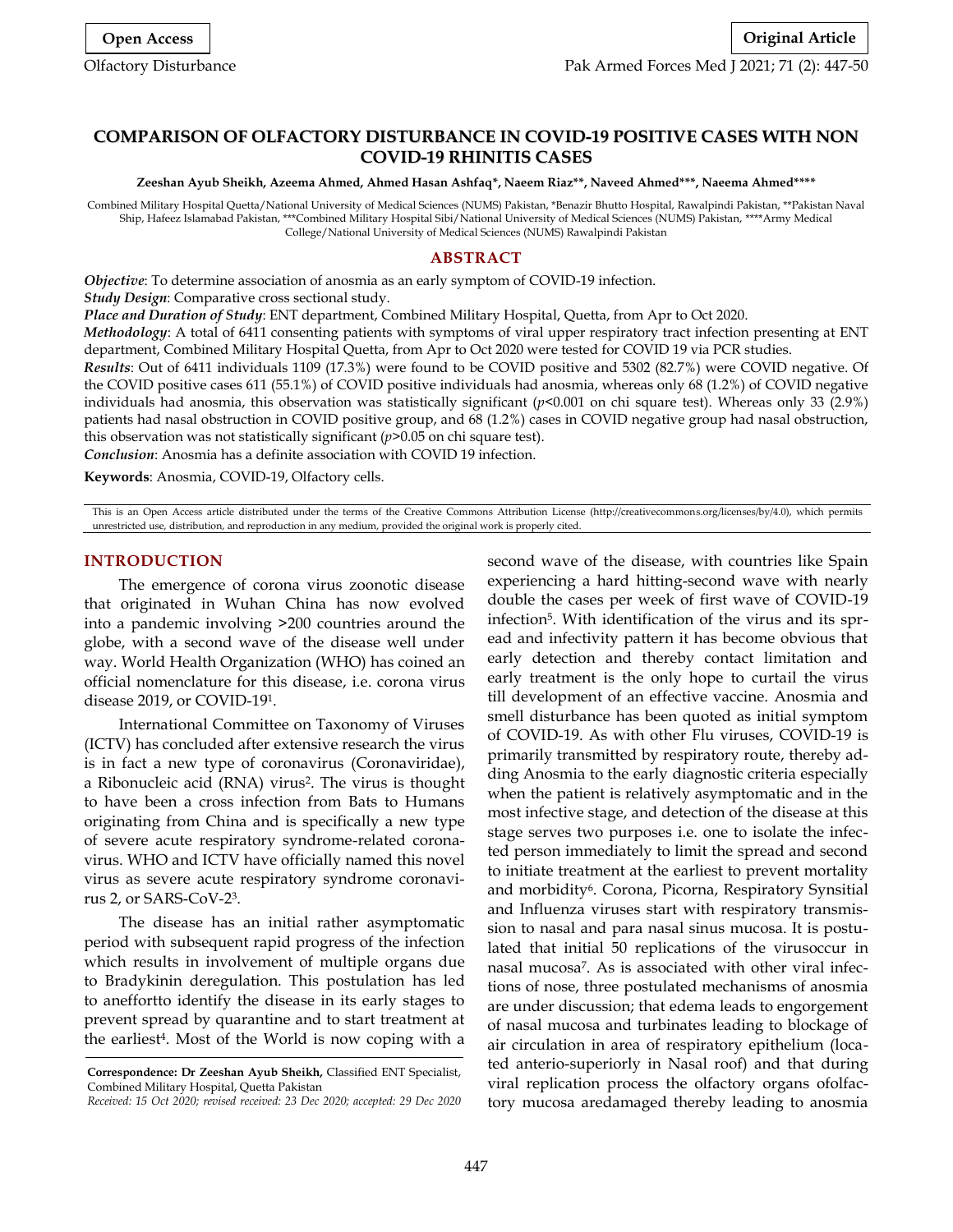or hyposmia, and thirdly that virus damages sustentacular cells supporting the Olfactory epithelium. The loss of support cells negatively affects the function of olfactory epithelium resulting in anosmia<sup>8</sup>.

Many patients of anosmia also complain of loss or change of taste. Regarding dysguesia smell plays a vital role in appreciating taste of food, so any loss or alteration of smell can lead to taste disturbances<sup>9</sup>. The same phenomenon occurs in all other viral rhinitis and olfactory disturbance is a predominant symptom<sup>10</sup>. The need is to study smell disorder as a symptom in COVID-19 positive and COVID-19 Negative patients to understand if anosmia can be used as a first symptom to educate the masses the need for isolation and testing in individuals with anosmia, as with early diagnosis isolation of the patient in the most infective stage is possible.

## **METHODOLOGY**

This study was done to find ifolfactory disturbance i.e. anosmia has an associationwith COVID-19 Positivity status of patients, and also to determine association of anosmia with symptoms of viral upper respiratory tract infection among the same study group at ENT Department, Combined Military Hospital Quetta, from April to October 2020.

A total of 6411 stable patients with no or mild symptoms forwarded to hospital laboratory from screening clinic for COVID-19 testing were verbally informed of the study and consented. These individuals were asked leading questions about nasal symptoms and smell disorder in a language the patient could understand. Nasopharyngeal and Oral samples were taken of each patient in Viral Transport medium and subsequently Polymerase Chain Reaction PCR was performed for viral Ribonucleic acid (RNA) detection. Any patient with severe respiratory symptoms, oxygen dependency or high grade fever was not included, also any individual with previous history of nasal surgery was also excluded. COVID Status of patients was detected using polymerase chain reaction (PCR) of viral RNA using COBAS 6800 systems of Roche Molecular Systems. Detection of viral genome up to 30 cycles of PCR was taken as positive. The COBAS SARS-Cov-2 isa single well dual target assay which involves qualitative detection of SARS-CoV-2 virus in the sample in areal time RT-PCR platform. The COBAS system has a full process positive control, negative control and internal control.

On basis of results of COVID-19 PCR testing patients were purpose divided into Covid Positive and Covid Negative. Treatment of all COVID POSITIVE individuals was started by Hospital Medical Team as per WHO guidelines. Statistical analysis was carried out on SPSS version 17. Chi Square test wasapplied to compare Anosmia Status amongst COVID Groups. *p*value less than 0.05 was considered to be significant.

# **RESULTS**

A total of 6411 adult patients volunteered for the study, 1109 (17.3%) patients fell into COVID positive and 5302 (82.7%) in COVID negative group. Age varied from 19-65 years with mean age  $38.93 \pm 13.2$ years. Gender distribution is given in table-I.

| Table-I: Gender distribution.                     |                       |                                    |                 |               |
|---------------------------------------------------|-----------------------|------------------------------------|-----------------|---------------|
|                                                   | <b>COVID Status</b>   |                                    |                 |               |
| Gender                                            | $COVID +ve$           |                                    | COVID-ve        |               |
|                                                   | $n=1109(17.3\%)$      |                                    | $n=5302(82.7%)$ |               |
| Female                                            | 405 (36.6%)           |                                    | 2060 (38.2%)    |               |
| Male                                              | 704 (63.4%)           |                                    | 3242 (61.1%)    |               |
| Table-II: Statistical analysis (chi square test). |                       |                                    |                 |               |
| <b>Olfactory</b><br><b>Diturbance</b>             | COVID Status (n=6411) |                                    |                 | $p-$<br>value |
|                                                   | $COVID +ve$           | <b>COVID-ve</b><br>$n=5302(82.7%)$ |                 |               |
|                                                   | $n=1109(17.3\%)$      |                                    |                 |               |
| Anosmia/Hyposmia                                  |                       |                                    |                 |               |
|                                                   |                       |                                    |                 |               |
| Present                                           | $611(55.1\%)$         |                                    | 68 (1.2%)       |               |
| Absent                                            | 498 (44.9%)           |                                    | 5234 (98.8%)    | < 0.001       |
| Nasal Blockage                                    |                       |                                    |                 |               |
| Present                                           | 33 (2.9%)             |                                    | 68 (1.3%)       | > 0.05        |

In 1109 cases of COVID positive group, 611 (55.1%) individuals had anosmia. In this group 33 (2.9%) patients had nasal obstruction, out of these 33 (2.9%) patients only 20 (1.8%) had anosmia.

In 5302 cases of COVID negative group only 68 (1.2%) individuals had anosmia. In this group 68 (1.2%) cases had nasal obstruction, and out of these 68 (1.2%) cases only 62 (1.1%) had anosmia, as seen in figure.



**Figure: Relation of nasal blockage to anosmia.**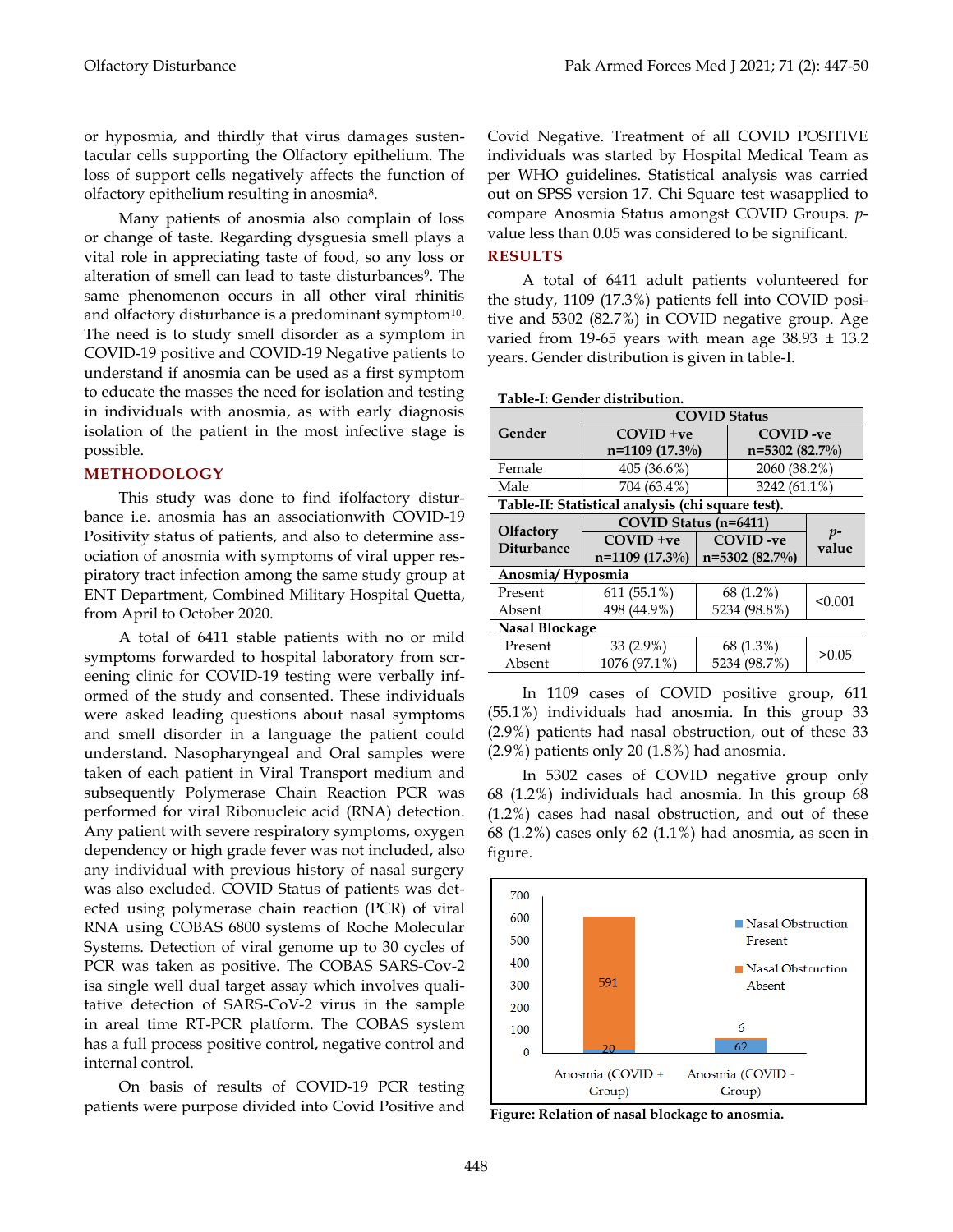*p*<0.001 was achieved on chi square test that was applied to test significance of Olfactory disturbance in correlation with COVID status as shown in table-II. Whereas as nasal obstruction had no significant correlation with COVID Status (*p*>0.05) as shown in table-II. The result of chi square test shows that COVID positive status has a definite positive association to olfactory disturbance i.e. anosmia.

## **DISCUSSION**

Anosmia in patients of COVID-19 infection can occur due to mechanical obstruction of airflow to olfactory cleft, destruction of olfactory epithelium and loss of olfactory sustentacular cells. Olfactory cleft is an area lining anteriorly and superior portion of nasal roof with cribriform plate as the upper limit. Olfactory cleft has the olfactory receptors as second order neurons. Airflow obstruction to the olfactory cleft is a result of mechanical obstruction by inflamed nasal turbinate's and nasal mucosa which is characterized by nasal blockage. It has been reported that most of Covid positive patients who complain of anosmia do not have accompanying nasal obstruction<sup>11</sup>.

The second postulated mechanism is destruction of olfactory receptors in olfactory cleft. Although a transient phenomenon, it is mostly seen in viral infections of nose and paranasal sinuses. However, when olfactory mucosa of COVID-19 positive patients was examined no damage to olfactory receptors was seen. Recently a third postulated mechanism reported by post mortem exam of COVID patients showed loss of sustentacular cells in the olfactory region. Loss of sustentacular or support cells bends the olfacatory receptors leading to altered signal reception and processing and might lead to smell disturbances<sup>12</sup>.

Kaye *et al,* postulated extension of viral RNA into the respiratory mucosa via Angiotensin Converting Enzyme 2 and further expansion to olfactory cleft leading to epithelial dysfunction. This disruption is time limiting with signal processing reverting to normal after resolution of Covid infection after varying time, which explains the regain of olfactory sensation following recovery from Covid infection<sup>13</sup>. Clair *et al*, in a peer-reviewed workup of Covid infected cases have designated Covid related anosmia as "Isolated Sudden -Onset Anosmia (ISOA)" designating Covid associated anosmia as a novel syndrome<sup>14</sup> .

Data collected showed a statistically significant association of anosmia in Covid Positive individuals as compared to Covid Negative cases. In Covid Positive Group no correlation was found between anosmia and

nasal blockage, whereas a positive correlation was found between Nasal blockage and anosmia in Covid Negative group.

All the patients in the study were those that did not have severe symptoms or required oxygen at time of testing. Route of entry of COVID-19 virus is nasal passage with first fifty replications occurring in nasal mucosa. Thereby nasal symptoms i.e. anosmia should logically be the first symptom for all infected patients. Testing healthy individuals with unexplained sudden onset smell disturbance can be of significance in two ways. Firstly, it will help to identify at risk group who can be isolated till Covid testing as spread of virus is maximum in asymptomatic stage. Secondly earlier identification leads to early treatment and monitoring of patient so that the patient is helped before landing into respiratory problems.

Moein in a case control study, concluded that patients having anosmia during the pandemic had 94% chance of being Covid positive. Also patients with preexisting history of allergic rhinitis had an increased chance of developing COVID related anosmia. This study was carried out on 120 individuals with 60 cases and 60 as control. So, in the current scenario of Covid Pandemic ENT Surgeons can play their part by educating the population not to ignore sudden onset unexplained anosmia, and if present such individuals should isolate themselves with Covid testing<sup>15</sup> .

Klopfenstein in a short communication, studied 54 Covid positive patients with anosmia. His analysis showed presence of predominantly anosmia and other nasal symptoms such as dysguesia, rhinorrhea and nasal blockage prior to development of fever or respiratory symptoms. Therefore identifying sudden, unexplained onset nasal symptoms without fever warrants isolation and Covid testing<sup>16</sup> .

Varia *et al* in a rapid communication concluded that combined anosmia and ageusia have a high predictive value in diagnosing COVID-19 infection in general population of Italy. With communicating the findings to health authorities' case identification and contact listing was vastly improved<sup>17</sup> . Menni *et al*, studied 1,573,103 individuals via an app called "COVID RADAR" with real time patient reporting of signs and symptoms as well as progression of illness. The came to the conclusion that combined anosmia and ageusia had a positive predictive value of 61.7%. Presence of combined anosmia, ageusia, cough, abdominal discomfort, loose stools and anorexia as a strong predictor of COVID-19 infection. Thus a combination of above